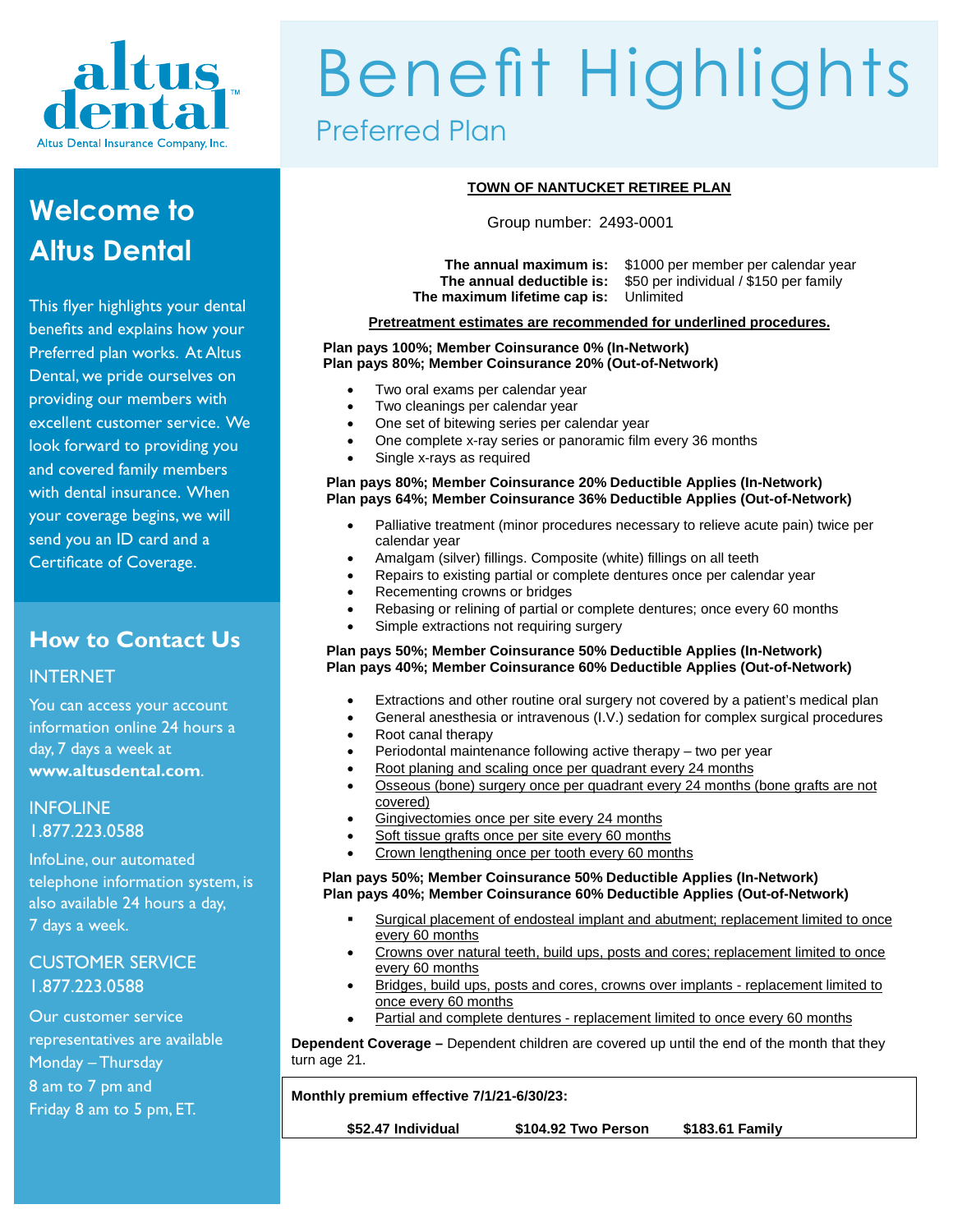### **How Your Plan Works**

Dental insurance helps you pay for the most common dental procedures. And, it's important to understand how your Altus Dental Preferred plan works so you can get the most from your dental benefits.

#### How does the plan work? It's easy when you use participating network dentists.

The Altus Dental network includes many of the dentists in your area, delivering easy access to care for you and your covered family members. We are the largest Preferred Provider Organization (PPO) in the state. We also offer access to dentists nationwide through the CONNECTION Dental network. All our dentists must pass our rigorous credentialing process, so you know it's care you can count on.

### **Finding a Dentist**

#### Your Current Dentist

If you already have a dentist, simply ask if he or she participates with Altus Dental. If your dentist isn't in the network yet, please let us know. We actively recruit new dentists to the network.

#### www.altusdental.com

Log on to our website and use our online dentist directory to find a dentist in a location that's convenient for you, or to check if your dentist participates with Altus Dental. You may search by name, location or specialty. If your card displays the CONNECTION Dental logo, this means you have access to a national network and can search for a dentist or specialist in all 50 states. Our directory will provide you with the names and addresses of all the dentists that meet your search criteria, as well as maps and driving directions.

*Thanks for choosing Altus Dental – we look forward to providing you and any covered family members with quality dental benefits.*

### **Maximize your coverage with a participating dentist.**

#### In-Network Care

When you receive care from a participating dentist, your out-of-pocket expenses will be less. That's because the dentist has agreed to accept the allowance as full payment, minus your coinsurance and any applicable deductibles – which means no "balance" billing. Just show your ID card and you're done – it's that simple! Participating dentists will handle all the paperwork and inquiries directly with us. We will also pay the dentist directly.

### Out-of-Network Care

You also have the freedom to receive care from dentists who do not belong to the network. However, your out-of-pocket costs are likely to be greater because nonparticipating dentists are paid at a reduced level. You are expected to pay for any difference between the amount Altus Dental allows and the amount the dentist charges.

### **Members Online**

Once you're enrolled, **Members Online** helps you manage your dental benefits with ease. Simply log on to **www.altusdental.com** to verify your specific benefit and eligibility information or to research the status of a claim. You can also create a personal Claim Activity Statement and instantly print a copy of your ID card.

Our website is also a valuable resource for maintaining good oral health – from dental health articles and wellness commercials to our custom Children's Dental Health section. Or take the Dental Health Challenge and find out if you are at an increased risk for dental disease.

*Claims and correspondence should be sent to: Altus Dental P.O. Box 1557 Providence, RI 02901-1557*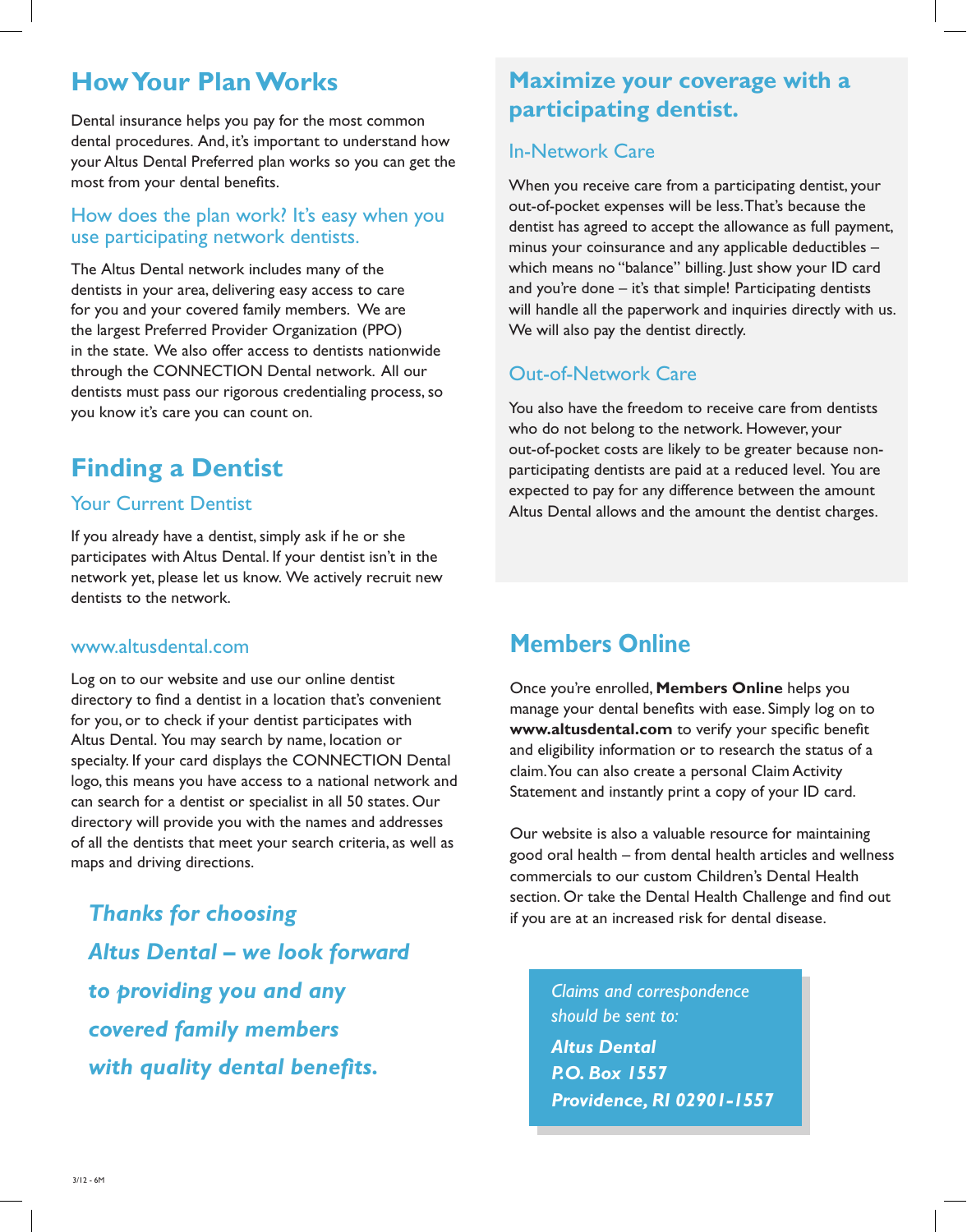### **Town and County of Nantucket Human Resources Office**

Human Resources Director Nantucket and Nantucket and Nantucket and Nantucket and Nantucket and Nantucket and Nantucket and Nantucket and Nantucket and Nantucket and Nantucket and Nantucket and Nantucket and Nantucket and N

**Teodora Stockigt**  Human Resources Coordinator **Amanda ext. 7308** [tstockigt@nantucket-ma.gov](mailto:tstockigt@nantucket-ma.gov) Teodora ext.7331



**Amanda E. Perry** 16 Broad Street<br>
Human Resources Director<br> **Amanda E. Perry** 16 Broad Street \_\_\_\_\_\_\_\_\_\_\_\_\_\_\_\_\_\_\_\_ Telephone: (508) 228-7200

[www.nantucket-ma.gov](http://www.nantucket-ma.gov/)

### **TOWN OF NANTUCKET DENTAL INSURANCE PREMIUMS (Retirees) July 1 2021 – June 30 2022**

**Altus Retiree Plan**  Individual Coverage: \$629.64 per year

(\$52.47 per month)

**Altus Retiree Plan**  Family Coverage:

(**Family + Spouse**): \$1,259.04 per year **(Family + Child/ren**): \$2,203.32 per year (\$104.92 per month) (\$183.61 per month)